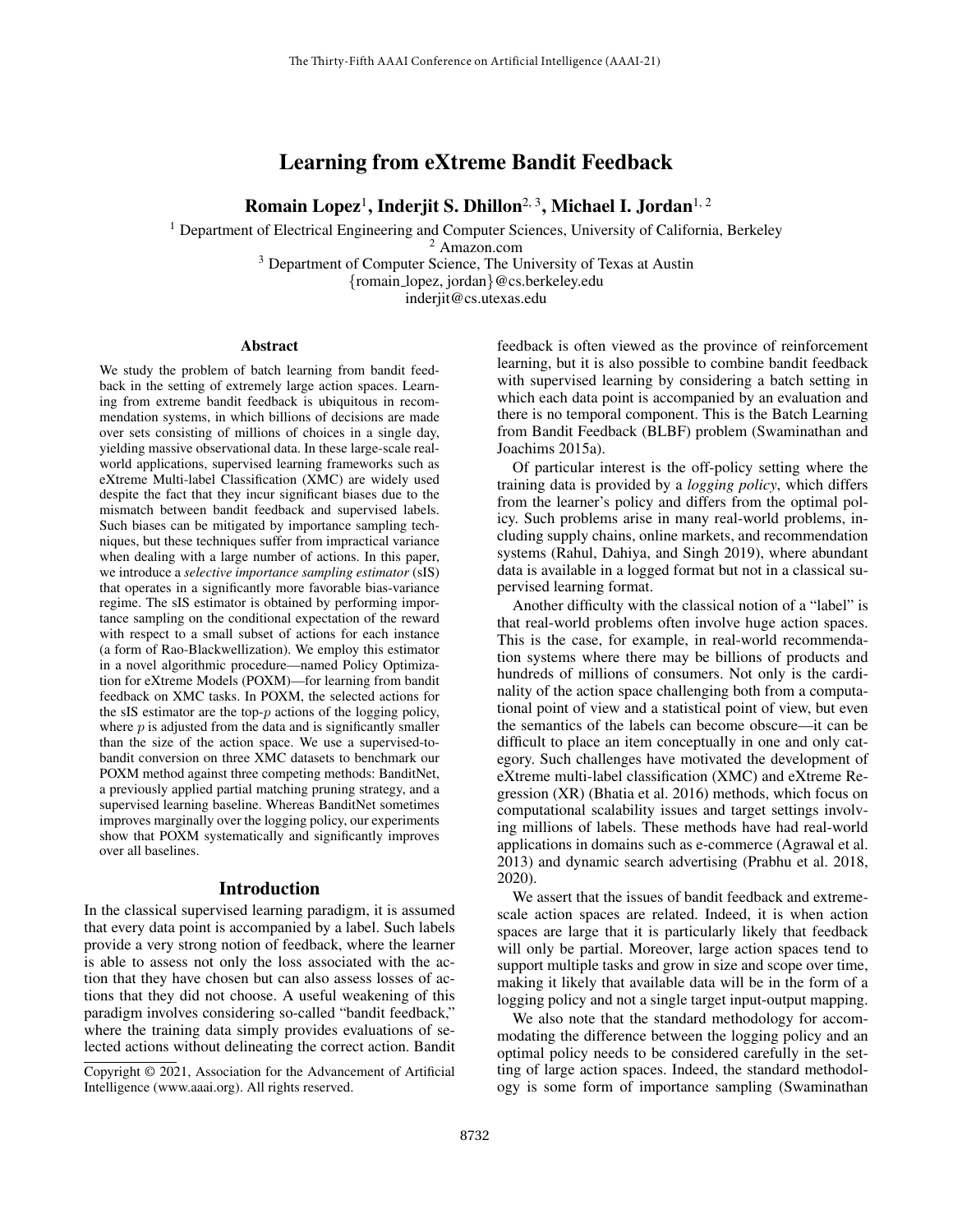and Joachims 2015a), and importance sampling estimators can run aground when their variance is too high (see, e.g., Lefortier et al. (2016)). Such variance is likely to be particularly virulent in large action spaces. Some examples of the XMC framework do treat labels as subject to random variation (Jain, Prabhu, and Varma 2016), but only with the goal of improving the prediction of rare labels; they do not tackle the broader problem of learning from logging policies in extreme-scale action spaces. It is precisely this broader problem that is our focus in the current paper.

The literature on offline policy learning in Reinforcement Learning (RL) has also been concerned with correcting for implicit feedback bias (see, e.g., Degris, White, and Sutton (2012)). This line of work differs from ours, however, in that the focus in RL is not on extremely-large action spaces, and RL is often based on simulators rather than logging policies (Chen et al. 2019c; Bai, Guan, and Wang 2019). Closest to our work is the work of Chen et al. (2019b), who propose to use offline policy gradients on a large action space (millions of items). Their method relies, however, on a proprietary action embedding, unavailable to us.

After a brief overview of BLBF and XMC , we present a new form of BLBF that blends bandit feedback with multilabel classification. We introduce a novel assumption, specific to the XMC setting, in which most actions are irrelevant (i.e., incur a null reward) for a particular instance. This motivates a Rao-Blackwellized (Casella and Robert 1996) estimator of the policy value for which only a small set of relevant actions per instance are considered. We refer to this approach as *selective importance sampling* (sIPS). We provide a theoretical analysis of the bias-variance tradeoff of the sIPS estimator compared to naive importance sampling. In practice, the selected actions for the sIPS estimator are the top- $p$  actions from the logging policy, where  $p$ can be adjusted from the data. We derive a novel learning method based on the sIPS estimator, which we refer to as *Policy Optimizer for eXtreme Models* (POXM). Finally, we propose a modification of a state-of-the-art neural XMC method AttentionXML (You et al. 2019b) to learn from bandit feedback. Using a supervised-learning-to-bandit conversion (Dudik, Langford, and Li 2011), we benchmark POXM against BanditNet (Joachims, Swaminathan, and de Rijke 2018), a partial matching scheme from Wang et al. (2016) and a supervised learning baseline on three XMC datasets (EUR-Lex, Wiki10-31K and Amazon-670K) (Bhatia et al. 2016). We show that naive application of the state-of-theart method BanditNet (Joachims, Swaminathan, and de Rijke 2018) sometimes improves over the logging policy, but only marginally. Conversely, POXM provides substantial improvement over the logging policy as well as supervised learning baselines.

#### Background

#### eXtreme Multi-label Classification (XMC)

Multi-label classification aims at assigning a relevant subset  $Y \subset [L]$  to an instance x, where  $[L] \coloneqq \{1, \ldots, L\}$  denotes the set of L possible labels. XMC is a specific case of multi-label classification in which we further assume that all  $Y$  are small subsets of a massive collection (i.e., generally  $|Y|/L < 0.01$ ). Naive one-versus-all approaches to multi-label classification usually do not scale to such a large number of labels and adhoc methods are often employed. Furthermore, the marginal distribution of labels across all instances exhibits a long tail, which causes additional statistical challenges.

Algorithmic approaches to XMC include optimized oneversus-all methods (Babbar and Schölkopf 2017, 2019; Yen et al. 2017, 2016), embedding-based methods (Bhatia et al. 2015; Tagami 2017; Guo et al. 2019), probabilistic label tree-based (Prabhu et al. 2018; Jasinska et al. 2016; Khandagale, Xiao, and Babbar 2020; Wydmuch et al. 2018) and deep learning-based methods (You et al. 2019b; Liu et al. 2017; You et al. 2019a; Chang et al. 2019). Each algorithm usually proposes a specific approach to model the text as well as deal with tail labels. For example, Babbar and Schölkopf (2019) uses a robust SVM approach on TF-IDF features. PfastreXML (Jain, Prabhu, and Varma 2016) assumes a particular noise model for the observed labels and proposes to weight the importance of tail labels. AttentionXML (You et al. 2019b) uses a bidirectional-LSTM to embed the raw text as well as a multi-label attention mechanism to help capture the most relevant part of the input text for each label. For datasets with large L, AttentionXML trains one model per layer of a shallow and wide probabilistic latent tree using a small set of candidate labels.

#### Batch Learning from Bandit Feedback (BLBF)

We assume that the instance  $x$  is sampled from a distribution  $P(x)$ . The action for this particular instance is a unique label  $y \in [L]$ , sampled from the logging policy  $\rho(y \mid x)$  and a feedback value  $r \in \mathbb{R}$  is observed. Repeating this data collection process yields the dataset  $[(x_i, y_i, r_i)]_{i=1}^n$ . The BLBF problem consists in maximizing the expected reward  $V(\pi)$ of a policy  $\pi$ . We use importance sampling (IS) to estimate  $V(\pi)$  from data based on the logging policy as follows:

$$
\hat{V}_{\text{IS}}(\pi) = \frac{1}{n} \sum_{i=1}^{n} \frac{\pi(y_i \mid x_i)}{\rho(y_i \mid x_i)} r_i.
$$
 (1)

Classically, identifying the optimal policy via this estimator is infeasible without a thorough exploration of the action space by the logging policy (Langford, Strehl, and Wortman 2008). More specifically, the IS estimator  $\hat{V}_{IS}(\pi)$  requires the following basic assumption for there to be any hope of asymptotic optimality:

**Assumption 1.** *There exists a scalar*  $\epsilon > 0$  *such that for all*  $x \in \mathbb{R}^d$  and  $y \in [L], \rho(y \mid x) > \epsilon$ .

The IS estimator has high variance when  $\pi$  assigns actions that are infrequent in  $\rho$ ; hence a variety of regularization schemes have been developed, based on riskupper-bound minimization, to control variance. Examples of upper bounds include empirical Bernstein concentration bounds (Swaminathan and Joachims 2015a) and various divergence-based bounds (Atan, Zame, and Mihaela Van Der Schaar 2018; Wu and Wang 2018; Johansson, Shalit, and Sontag 2016; Lopez et al. 2020). Another common strategy for reducing the variance is to propose a model of the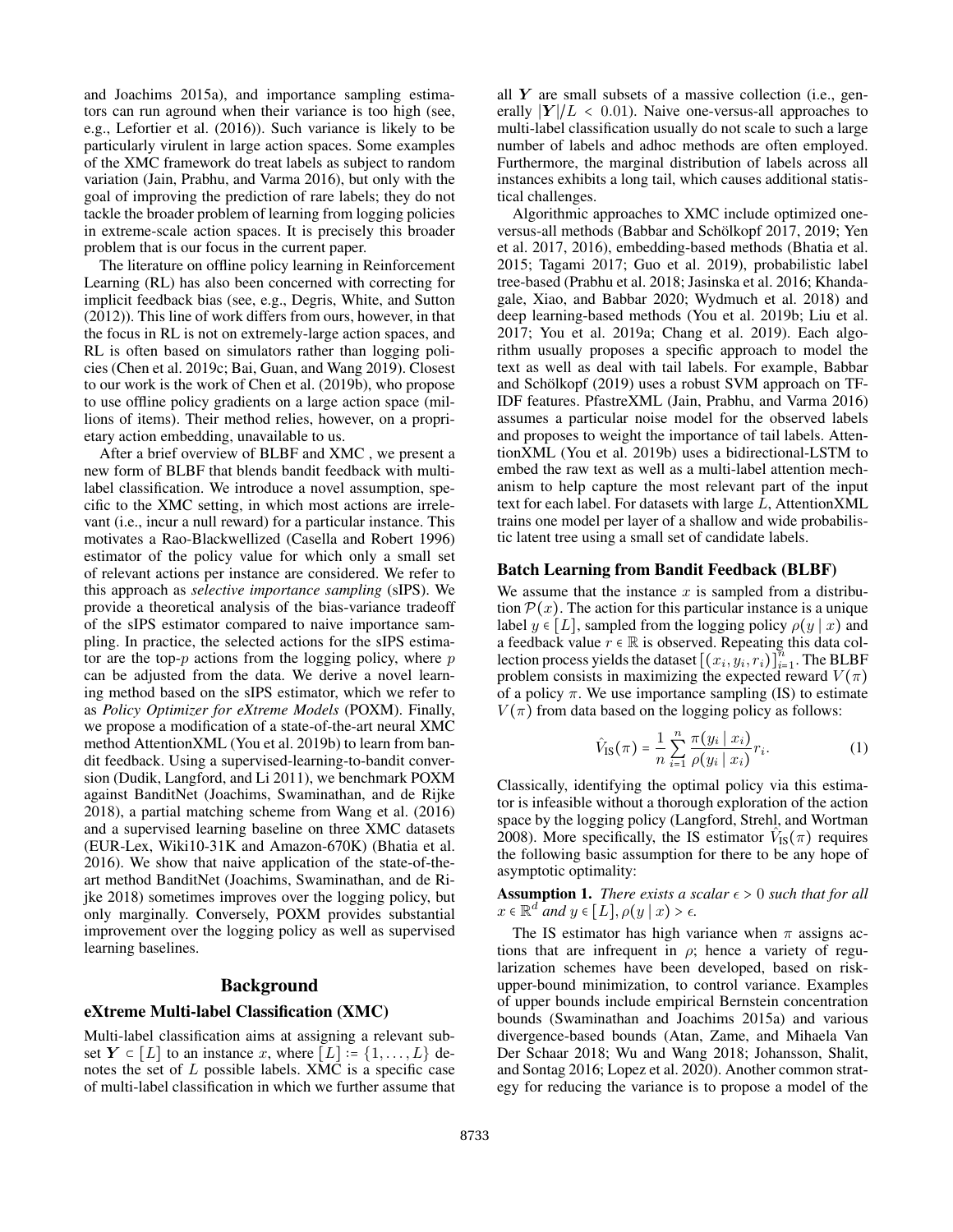reward function, using as a baseline a doubly robust estimator (Dudik, Langford, and Li 2011; Su et al. 2019).

A recurrent issue with BLBF is that the policy may avoid actions in the training set when the rewards are not scaled properly; this is the phenomenon of *propensity overfitting*. Swaminathan and Joachims (2015b) tackled this problem via the self-normalized importance sampling estimator (SNIS), in which IS estimates are normalized by the average importance weight. SNIS is invariant to translation of the rewards and may be used as a safeguard against propensity overfitting. BanditNet (Joachims, Swaminathan, and de Rijke 2018) made this approach amenable to stochastic optimization by translating the reward distribution:

$$
\hat{V}_{\text{BN}}(\pi) = \frac{1}{n} \sum_{i=1}^{n} \frac{\pi(y_i \mid x_i)}{\rho(y_i \mid x_i)} [r_i - \lambda],
$$
\n(2)

and selecting  $\lambda$  over a small grid based on the SNIS estimate of the policy value.

Learning an XMC algorithm from bandit feedback requires offline learning from slates  $Y$ , where each element of the slate comes from a large action space. Swaminathan et al. (2017) proposes a pseudo-inverse estimator for offline learning from combinatorial bandits. However, such an approach is intractable for large action spaces as it requires inverting a matrix whose size is linear in the number of actions. Another line of work focuses on offline evaluation and learning of semi-bandits for ranking (Li et al. 2018; Joachims, Swaminathan, and Schnabel 2017) but only with a small number of actions. In real-world data, a partial matching strategy between instances and relevant actions is applied in applications to internet marketing for policy evaluation (Wang et al. 2016; Li, Kim, and Zitouni 2015). More recently, Chen et al. (2019b) proposed a top-k off-policy correction method for a real-world recommender system. Their approach deals with millions of actions although it treats label embeddings as given, whereas this problem is in general a hard problem for XMC.

# Bandit Feedback and Multi-label Classification

We consider a setting in which the algorithm (e.g., a policy for a recommendation system) observes side information  $x \in \mathbb{R}^d$  and is allowed to output a subset  $Y \subseteq [L]$  of the L possible labels. Side information is independent at each round and sampled from a distribution  $\mathcal{P}(x)$ . We assume that the subset Y has fixed size  $|Y| = \ell$ , which allows us to adopt the slate notation  $Y = (y_1, \ldots, y_\ell)$ . The algorithm observes noisy feedback for each label,  $\mathbf{R} = (r_1, \ldots, r_\ell)$ , and we further assume that the joint distribution over  $R$ decomposes as  $\mathcal{P}\left(\boldsymbol{R} \mid x, \boldsymbol{Y}\right)=\prod_{j=1}^{\ell} \mathcal{P}\left(r_j \mid x, y_j\right)$  . We will denote the conditional reward distribution as a function:  $\delta(x, y) = \mathbb{E}[r \mid x, y]$ . In the case of multi-label classification, this feedback can be formed with random variables indicating whether each individual label is inside the true set of labels for each datapoint (Gentile and Orabona 2014). More concretely, feedback may be formed from sale or click information (Chen et al. 2019b,c).

We are interested in optimizing a policy  $\pi(Y \mid x)$  from offline data. Accessible data is sampled according to an existing algorithm, the logging policy  $\rho(Y \mid x)$ . We assume that both joint distributions over the slate decompose into an auto-regressive process. For example, for  $\pi$  we assume:

$$
\pi(\boldsymbol{Y} \mid x) = \prod_{j=1}^{\ell} \pi(y_j \mid x, y_{1:j-1}). \tag{3}
$$

Introducing this decomposition does not result in any loss of generality, as long as the action order is identifiable (otherwise, one would need to consider all possible orderings (Kool, van Hoof, and Welling 2020b)). This is a reasonable hypothesis because the order of the actions may also be logged as supplementary information. We now define the value of a policy  $\pi$  as:

$$
V(\pi) = \mathbb{E}_{\mathcal{P}(x)} \mathbb{E}_{\pi(Y|x)} \mathbb{E} \left[ \mathbf{1}^\top \mathbf{R} \mid x, \mathbf{Y} \right]. \tag{4}
$$

In our setting, the reward decomposes as a sum of independent contributions of each individual action. The reward may in principle be generalized to be rank dependent, or to consider interactions between items (Gentile and Orabona 2014), but this is beyond the scope of this work.

A general approach for offline policy learning is to estimate  $V(\pi)$  from logged data using importance sampling (Swaminathan and Joachims 2015a). As emphasized in Swaminathan et al. (2017), the combinatorial size of the action space  $\Omega(L^{\ell})$  may yield an impractical variance for importance sampling. This is particularly the case for XMC, where typical values of  $L$  are minimally in the thousands. A natural strategy to improve over the IS estimator on the slate  $Y$  is to exploit the additive reward decomposition in Eq. (4). Along with the factorization of the policy in Eq. (3), we may reformulate the policy value as:

$$
V(\pi) = \mathbb{E}_{\mathcal{P}(x)} \sum_{j=1}^{\ell} \mathbb{E}_{\pi(y_{1:j}|x)} \delta(x, y_j).
$$
 (5)

The benefit of this new decomposition is that instead of performing importance sampling on Y, we can now use  $\ell$  IS estimators, each with a better bias-variance tradeoff. Unbiased estimation of  $V(\pi)$  in Eq. (5) via importance sampling still requires Assumption 1. The logging policy must therefore explore a large action space. However, most actions are unrelated to a given context and deploying an online logging policy that satisfies Assumption 1 may yield a poor customer experience.

### Learning from eXtreme Bandit Feedback

We now explore alternative assumptions for the logging policy that may be more suitable to the setting of very large action spaces. We formalize the notion that most actions are irrelevant using the following assumption:

Assumption 2. (Sparse feedback condition). *The individual feedback random variable* r *takes values in the bounded*  $\mathcal{L}$  *interval*  $[\nabla, \Delta]$ *. For all*  $x \in \mathbb{R}^d$ *, the label set*  $[L]$  *can be partitioned as*  $[L] = \Psi(x) \amalg \Psi^0(x)$  *such that for all actions* y *of*  $\Psi^0(x)$ *, the expected reward is minimal:*  $\delta(x, y) = \nabla$ *.*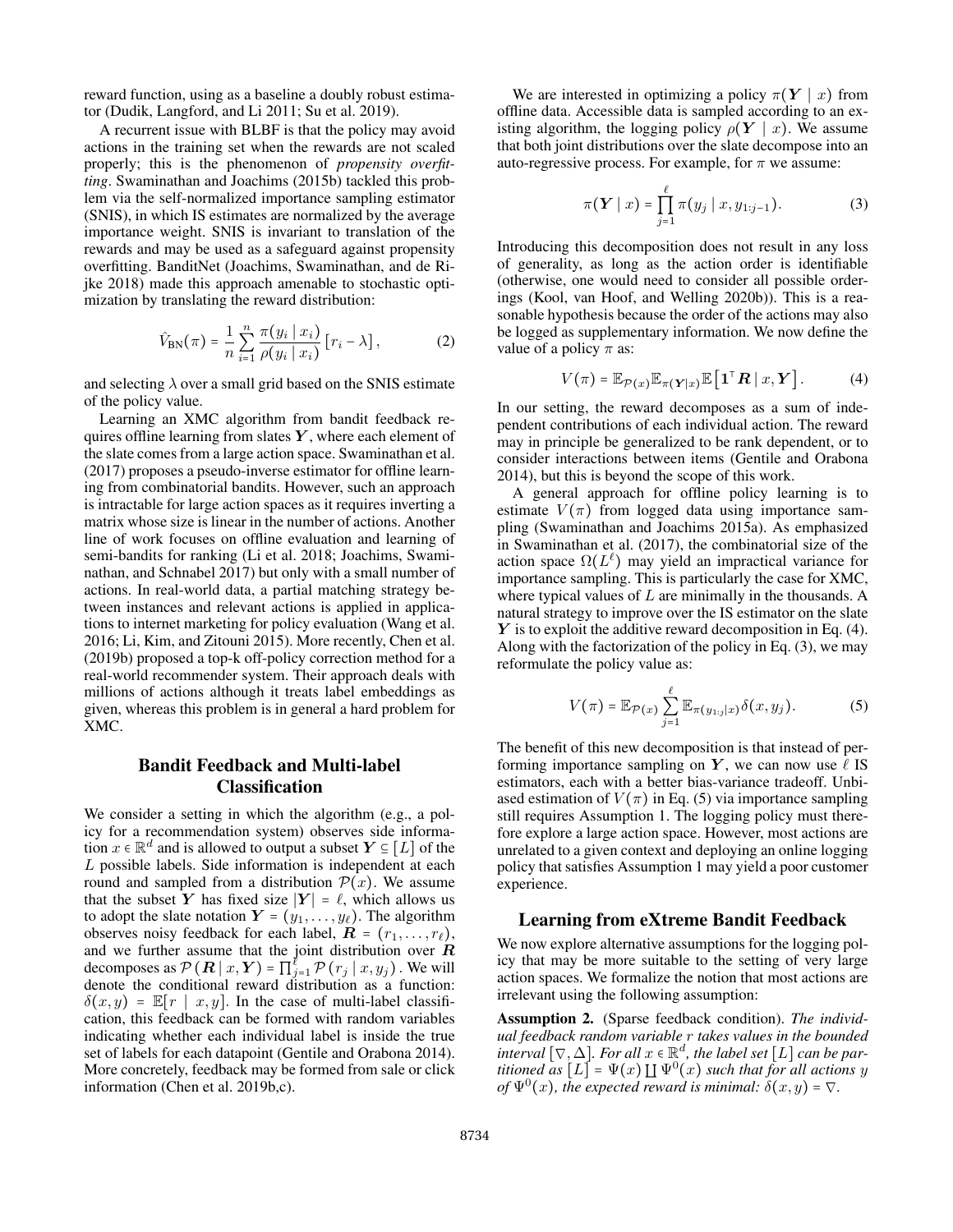We refer to the function  $\Psi$  as an *action selector*, as it maps a context to a set of relevant actions. Throughout the manuscript, we use the notation  $\Lambda^0$  to refer to the pointwise set complement of any action selector  $\Lambda$ . Intuitively, we are interested in the case where  $|\Psi(x)| \ll L$  for all x. Assumption 2 is implicitly used in online marketing applications of offline policy evaluation, formulated as a partial matching between actions and instances (Wang et al. 2016; Li, Kim, and Zitouni 2015). Notably, this assumption can be assimilated to a mixed-bandit feedback setting, where we observe feedback for all of  $\Psi^0(x)$  but only one selected action inside of  $\Psi(x)$ . Under Assumption 2, the IS estimator will be unbiased for all logging policies that satisfy the following relaxed assumption:

Assumption 3. (Ψ-overlap condition). *There exists a scalar*  $\epsilon > 0$  such that for all  $x \in \mathbb{R}^d$  and  $y \in \Psi(x)$ ,  $\rho(y | x) > \epsilon$ .

Batch learning from bandit feedback may be possible under this assumption, as long as the logging policy explores a set of actions large enough to cover the actions from Ψ but small enough to avoid exploring too many suboptimal actions. Furthermore, Assumption 2 also reveals the existence of  $\Psi^0(x)$ , a sufficient statistic for estimating the reward on the irrelevant actions. Making appeal to Rao-Blackwellization (Casella and Robert 1996), we can incorporate this information to estimate each of the  $\ell$  terms of Eq. (5) (e.g., in the case  $\ell = 1$  and  $\nabla = 0$ ):

$$
V(\pi) = \mathbb{E}_{\mathcal{P}(x)} \left[ \pi \left( \Psi(x) \mid x \right) \cdot \mathbb{E}_{\pi(y|x)} \left[ \delta(x, y) \mid y \in \Psi(x) \right] \right].
$$
\n(6)

The decomposition in Eq. (6) suggests that when the action selector  $\Psi$  is known, one can estimate  $V(\pi)$  via importance sampling for the conditional expectation of the rewards with respect to the event  $\{y \in \Psi(x)\}\$ . Intuitively, this means that one can modify the importance sampling scheme to only include a relevant subset of labels and ignore all the others. Without loss of generality, we assume that  $\nabla = 0$  in the remainder of this manuscript.

In practice, the oracle action selector  $\Psi$  is unknown and needs to be estimated from the data. It may be hard to infer the smallest  $\Psi$  such that Assumption 2 is satisfied. Conversely, a trivial action selector including all actions is valid (it does include all relevant actions) but is ultimately unpractical. As a flexible compromise, we will replace  $\Psi$  in Eq. (6) by any action selector  $\Phi$  and study the bias-variance tradeoff of the resulting plugin estimator.

Let  $\rho$  be a logging policy with a large enough support to satisfy Assumption 3. Let  $\Phi$  be an action selector such that  $\Phi(x)$  ⊂ supp  $\rho(\cdot | x)$  almost surely in x, where supp denotes the support of a probability distribution. The role of  $\Phi$  is to prune out actions to maintain an optimal bias-variance tradeoff. In the case  $\ell = 1$ , the Φ-selective importance sampling (sIS) estimator  $\hat{V}_{\text{sIS}}^{\Phi}(\pi)$  for action selection  $\Phi$  can be written as:

$$
\hat{V}_{\text{sIS}}^{\Phi}(\pi) = \frac{1}{n} \sum_{i=1}^{n} \frac{\pi(y_i \mid x_i, y \in \Phi(x))}{\rho(y_i \mid x_i)} r_i.
$$
 (7)

Its bias and variance depends on how different the policy  $\pi$ is from the logging policy  $\rho$  (as in classical BLBF) but also on the degree of overlap of  $\Phi$  with  $\Psi$ :

Theorem 1 (Bias-variance tradeoff of selective importance sampling). *Let* R *and* ρ *satisfy Assumptions 2 and 3. Let* Φ *be an action selector such that*  $\Phi(x) \subset \text{supp } \rho(\cdot | x)$  *almost surely in* x*. The bias of the sIS estimator is:*

$$
\left|\mathbb{E}\hat{V}_{sIS}^{\Phi}(\pi) - V(\pi)\right| \leq \Delta\kappa(\pi,\Psi,\Phi),\tag{8}
$$

where  $\kappa(\pi, \Psi, \Phi) = \mathbb{E}_{\mathcal{P}(x)} \pi(\Psi(x) \cap \Phi^0(x) | x)$  *quantifies the overlap between the oracle action selector* Ψ *and the proposed action selector* Φ*, weighted by the policy* π*. The performance of the two estimators can be compared as follows:*

$$
MSE\left[\hat{V}_{sIS}^{\Phi}(\pi)\right] \leq MSE\left[\hat{V}_{IS}(\pi)\right] + 2\Delta^{2}\kappa(\pi,\Psi,\Phi) - \frac{\sigma^{2}}{n}\mathbb{E}_{\mathcal{P}(x)}\frac{\pi^{2}\left(\Phi^{0}(x) \mid x\right)}{\rho\left(\Phi^{0}(x) \mid x\right)},\tag{9}
$$

where  $\sigma^2 = \inf_{x,y \in \mathbb{R}^d \times [K]} \mathbb{E}[r^2 \mid x,y].$ 

We provide the complete proof of this theorem in the appendix<sup>1</sup>. As expected by Rao-Blackellization, we see that if  $\Phi$  completely covers  $\Psi$  (i.e., for all  $x \in \mathbb{R}^d$ ,  $\Psi(x) \subset \Phi(x)$ ), then  $V_{slS}^{\Phi}(\pi)$  is unbiased and has more favorable performance than  $V_{\text{IS}}(\pi)$ . Admittedly, Eq. (9) shows that both estimators have similar mean-square error when  $\pi$  puts no mass on potentially irrelevant actions  $y \in \Phi^0(x)$ . However, during the process of learning the optimal policy or in the event of propensity overfitting, we expect  $\pi$  to put a non-zero mass on potentially irrelevant actions  $y \in \Phi^0(x)$ , with positive probability in x. For these reasons, we expect  $\hat{V}_{\text{sIS}}^{\Phi}(\pi)$  to provide significant improvement over  $\hat{V}_{IS}(\pi)$  for policy learning.

Even though Eq. (9) provides insight into the performance of sIS, unfortunately it cannot be used directly in selecting Φ. We instead propose a greedy heuristic to select a small number of action selectors. For example,  $\Phi^p(x)$  corresponds to the top- $p$  labels for instance  $x$  according to the logging policy. With this approach, the bias of the  $\widetilde{V}_{\text{sIS}}^{\Phi}(\pi)$  estimator is a decreasing function of  $p$ , as the overlap with  $\Psi$  increases. Furthermore, the variance increases with  $p$  as long as the added actions are irrelevant. In practice, we use a small grid search for  $p \in \{10, 20, 50, 100\}$  and choose the optimal p with the SNIS estimator, as in BanditNet. We believe this is a reasonable approach whenever the logging policy ranks the relevant items sufficiently high but can be improved (e.g., top- $p$  for  $p$  in 5 to 100).

### Policy Optimization for eXtreme Models

We apply sIS for each of the  $\ell$  terms of the policy value from Eq. (5) in order to estimate  $V(\pi)$  from bandit feedback,  $(\hat{x}_i, \hat{Y}_i, R_i)_{i=1}^n$ , and learn an optimal policy. As an additional step to reduce the variance, we prune the importance sampling weights of earlier slate actions, following Achiam et al. (2017):

$$
\hat{V}_{\text{sIS}}^{\Phi}(\pi) = \frac{1}{n} \sum_{i=1}^{n} \sum_{j=1}^{\ell} \frac{\pi^{\Phi}(y_{i,j} \mid x_i, y_{1:j-1})}{\rho(y_{i,j} \mid x_i, y_{1:j-1})} r_{i,j}, \tag{10}
$$

<sup>&</sup>lt;sup>1</sup>Please visit https://arxiv.org/abs/2009.12947 for supplementary information.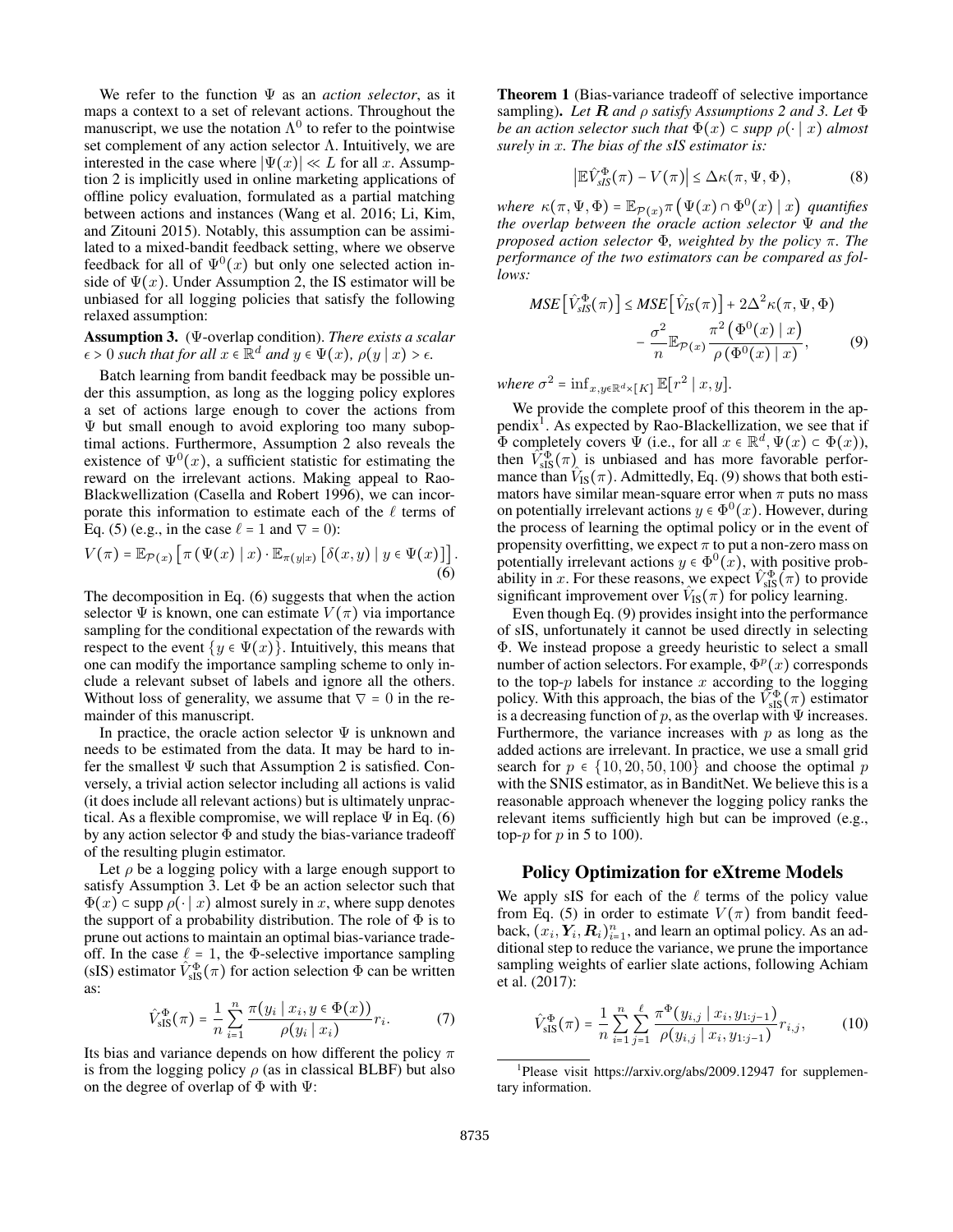

Figure 1: Expected  $R@5$  and CDF of the logging policy for the top-k action for each XMC dataset. Exploration is limited to a subset of relevant actions.

where  $\pi^{\Phi}$  designates the distribution  $\pi$  restricted to the set  $\Phi(x)$  for every x. Because  $\pi(Y | x)$  is a copula, one can derive all joint distributions starting from the corresponding one-dimensional marginals (Sklar 1959). In this work, we focus on the case of ordered sampling without replacement to respect an important design restriction: the slate  $Y$  must not have redundant actions. For the  $j$ -th slate component, the relevant conditional probability is formed from the base marginal probabilities  $\pi(y | x)$  as follows:

$$
\pi^{\Phi}(y_j \mid x, y_{1:j-1}) = \frac{\pi(y_j \mid x)}{\sum_{y' \in \Phi(x)} \pi(y' \mid x) - \sum_{k < j} \pi(y_k \mid x)}.\tag{11}
$$

From a computational perspective, the action selector also diminishes the computational burden, leading to efficient computations of the probabilities when the marginals are parameterized by a softmax distribution. Indeed, Eq. (11) depends only on the logits for the actions inside of the set Φ. This helps our approach to scale to large XMC datasets.

As mentioned in the background section, directly maximizing the importance sampling estimate of the policy value in Eq. (10) may be pathological due to propensity overfitting. The BanditNet approach may be adapted to the slate case using a different loss translation scheme for each element:

$$
\hat{V}_{\text{sIS}}^{\Phi}(\pi) = \frac{1}{n} \sum_{i=1}^{n} \sum_{j=1}^{\ell} \frac{\pi^{\Phi}(y_{i,j} \mid x_i, y_{1:j-1})}{\rho(y_{i,j} \mid x_i, y_{1:j-1})} [r_{i,j} - \lambda_j], \quad (12)
$$

and with  $(\lambda_1, \ldots, \lambda_\ell)$  selected out of a small grid based on the self-normalized importance sampling estimate of the policy value from the training data (Joachims, Swaminathan, and de Rijke 2018). For computational reasons, we only search for a unique  $\lambda$  and, following Joachims, Swaminathan, and de Rijke (2018), we focus on the grid {0.7, 0.8, 0.9, 1.0}. We refer to this approach as *Policy Optimization for eXtreme Models* (POXM), named after the seminal algorithm from Swaminathan and Joachims (2015a).

#### Experiments

We evaluate our approach on real-world datasets with a supervised learning to bandit feedback conversion (Dudik, Langford, and Li 2011; Gentile and Orabona 2014). We report results on three datasets from the Extreme Classification Repository (Bhatia et al. 2016), with L ranging from several thousand to half a million (Table 1). EUR-Lex (Mencia and Fürnkranz 2008) has a relatively small label set and each instance has a sparse label set. Wiki10-31K (Zubiaga 2012)

| Dataset        | $N_{\rm train}$ | $N_{\text{test}}$ | D       |         |       |       |
|----------------|-----------------|-------------------|---------|---------|-------|-------|
| $EUREI$ . $Ex$ | 15.449          | 3.865             | 186.104 | 3.956   | 5.30  | 20.79 |
| $Wiki10-31K$   | 14.146          | 6.616             | 101.938 | 30.938  | 18.64 | 8.52  |
| Amazon-670K    | 490.449         | 153,025           | 135,909 | 670.091 | 5.45  | 3.99  |

 $N<sub>train</sub>:$ #training instances,  $N<sub>test</sub>:$ #test instances, D: #features, L: #labels and size of the action space,  $\overline{L}$ : average #labels per instance,  $\hat{L}$ : the average #instances per label. The partition of training and test is from the data source.

Table 1: XMC datasets used for semi-simulation of eXtreme bandit feedback.

has a larger label set as well as more abundant annotations. Finally, Amazon-670K (McAuley and Leskovec 2013) has more than half a million labels. To our knowledge, this is the first time that such action spaces have been considered for BLBF.

#### Simulating Bandit Feedback from XMC Datasets

An XMC dataset is a collection of observations  $(x_i, Y_i^*)_{i=1}^n$ for which each instance  $x_i$  is associated with an optimal set of labels  $Y_i^*$ . To form a logging policy  $\rho$ , we train AttentionXML on a small fraction  $\alpha$  of the dataset to get estimates of the marginal probability for each label (values are provided in the appendix). These probabilities must be normalized in order to sum to one, as expected in the multi-label setting (Wydmuch et al. 2018). The ground-truth labels may be used to investigate whether  $\Phi^p$  (the top p actions from ρ) approximately satisfies the Ψ-covering condition. On the EUR-LeX dataset the obtained logging policy on its top 20 action covers around 75% of the rewards (Figure 1). Using more actions may be suboptimal as these may add variance with only a marginal benefit on the bias, as captured by Theorem 1. Finally, we form bandit feedback for slates of size  $\ell$  by sampling without replacement from  $\rho$ . The reward is a binary variable depending on whether the chosen action belongs to the reference set  $Y^*$ . We fix  $\ell = 5$  in all experiments.

#### Evaluation Metrics

 $P@k$  (Precision at k), nDCG@k (normalized Discounted Cumulative Gain at k) as well as  $PSP@k$  (Propensity Scored Precision at  $k$ ) are widely used metrics for evaluating XMC methods (Jain, Prabhu, and Varma 2016; Bhatia et al. 2016). We adapt these metrics to the evaluation of stochastic policies by taking expectations of the relevant statistics over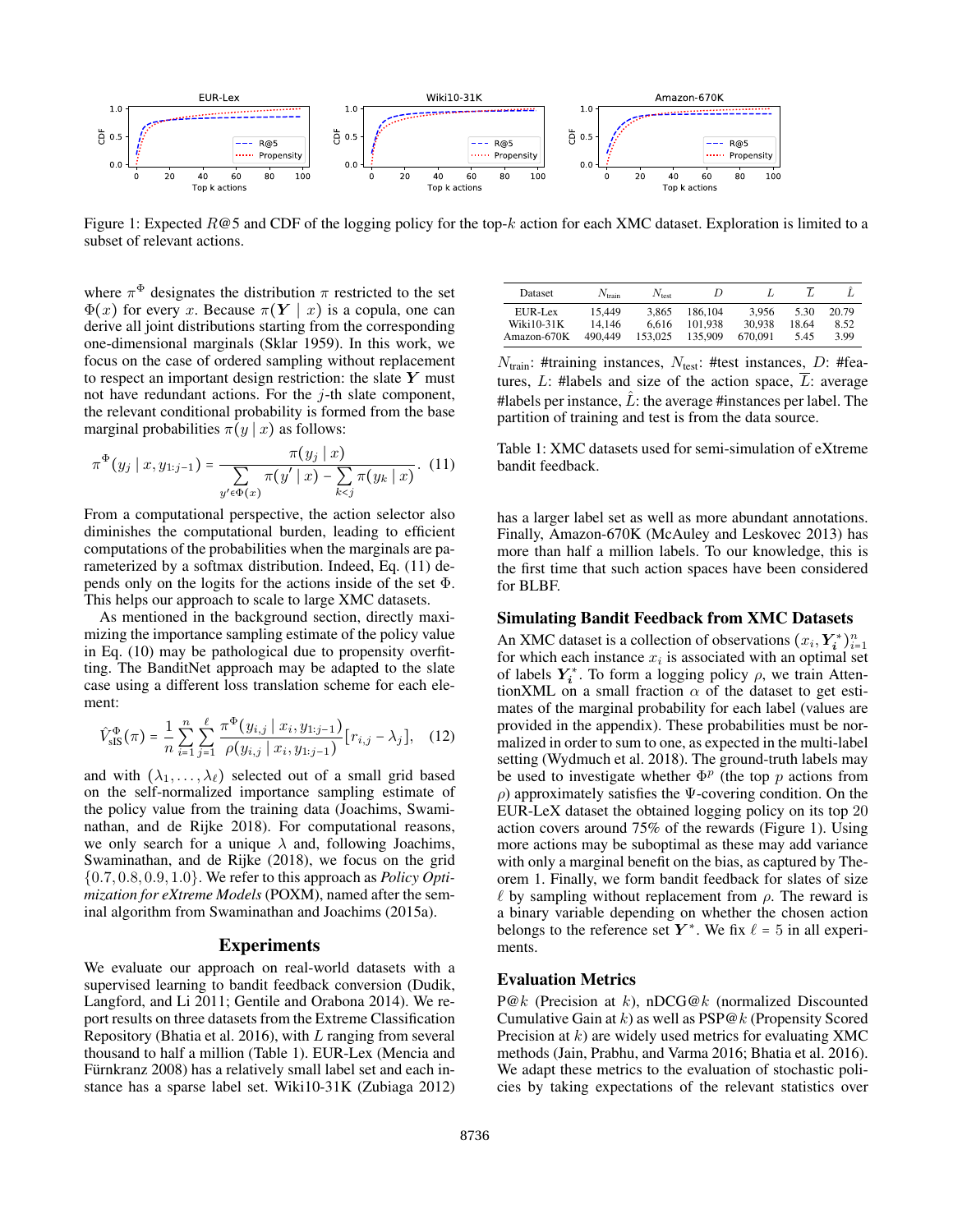| Methods             | R@3         | R@5   | nDCR@3 | nDCR@5 | PSR@3 | PSR@5 |  |  |  |
|---------------------|-------------|-------|--------|--------|-------|-------|--|--|--|
|                     | EUR-Lex     |       |        |        |       |       |  |  |  |
| Logging policy      | 33.79       | 31.23 | 33.77  | 34.07  | 22.33 | 21.66 |  |  |  |
| Direct Method       | 39.58       | 32.22 | 42.64  | 38.69  | 25.81 | 26.58 |  |  |  |
| <b>BanditNet</b>    | 15.60       | 13.51 | 17.68  | 16.29  | 8.58  | 8.48  |  |  |  |
| PM-BanditNet        | 20.44       | 15.13 | 24.17  | 20.42  | 9.51  | 9.52  |  |  |  |
| <b>POXM</b>         | 52.38       | 44.48 | 55.73  | 51.64  | 35.42 | 35.25 |  |  |  |
| <b>AttentionXML</b> | 73.08       | 61.10 | 76.37  | 70.49  | 51.29 | 53.86 |  |  |  |
|                     | Wiki10-31K  |       |        |        |       |       |  |  |  |
| Logging policy      | 42.49       | 38.80 | 43.57  | 41.13  | 7.43  | 7.46  |  |  |  |
| Direct Method       | 48.96       | 38.16 | 55.72  | 46.38  | 8.22  | 7.78  |  |  |  |
| BanditNet           | 49.92       | 36.16 | 56.54  | 45.08  | 7.20  | 7.20  |  |  |  |
| PM-BanditNet        | 49.06       | 37.04 | 55.91  | 45.74  | 7.09  | 7.04  |  |  |  |
| <b>POXM</b>         | 60.45       | 53.03 | 64.22  | 58.26  | 10.70 | 10.58 |  |  |  |
| AttentionXML        | 77.78       | 68.78 | 79.94  | 73.19  | 17.05 | 17.93 |  |  |  |
|                     | Amazon-670K |       |        |        |       |       |  |  |  |
| Logging policy      | 17.89       | 17.05 | 18.77  | 18.65  | 13.06 | 13.06 |  |  |  |
| Direct Method       | 23.42       | 20.14 | 25.16  | 23.28  | 15.82 | 16.30 |  |  |  |
| <b>BanditNet</b>    | 16.83       | 14.54 | 17.18  | 16.11  | 11.67 | 11.67 |  |  |  |
| PM-BanditNet        | 17.31       | 14.76 | 17.67  | 16.42  | 12.05 | 12.05 |  |  |  |
| <b>POXM</b>         | 26.89       | 23.72 | 28.93  | 27.22  | 19.59 | 20.75 |  |  |  |
| AttentionXML        | 40.67       | 36.94 | 43.04  | 41.35  | 32.36 | 35.12 |  |  |  |

Table 2: Performance comparisons of POXM and other competing methods over the three medium-scale datasets. All experiments are conducted with bandit feedback. In italic are the results from the AttentionXML manuscript, for the full-information feedback on all the training data (the supervised learning skyline).

slates of size k (with distinct items). For example,  $R@k$  (Reward at  $k$ ) is defined as:

$$
\mathbf{R} \otimes k = \mathbb{E}_{\pi(y_1,\ldots,y_k)} \frac{1}{k} \sum_{l=1}^k \mathbb{1} \{ y_l \in \mathbf{Y}^* \}. \tag{13}
$$

Similarly, we define nDCR@k and  $PSR@k$  (analogous to  $nDCG@k$  and  $PSP@k$ ). We estimate those metrics using sampling without replacement.

## Competing Methods and Experimental Settings

We compare POXM to other offline policy learning methods in the specific context of AttentionXML (You et al. 2019b). Furthermore, hyperparameters that are specific to AttentionXML are fixed across all experiments (Table 2 of You et al. (2019b)) so that our results are not confounded by those choices. To reduce training time and focus on how well each method deals with large action spaces, we use the LSTM weights from AttentionXML and treat those as fixed for all experiments. Finally, we noticed that the scale of gradients of the objective function for IS-based methods was different from supervised learning methods (similarly reported in Joachims, Swaminathan, and de Rijke (2018)). Consequently, we lowered the learning rate for these algorithms from 1e−4 to 5e−5.

We compare POXM to several baselines. First, we report results for the Direct Method (DM), a supervised learning baseline where AttentionXML is trained with a partial classification loss, using only the feedback from  $\ell$  actions for each instance. The deterministic policy picks the top- $k$  actions from the predicted value, akin to Prabhu et al. (2020).

Second, we use BanditNet as a baseline. For this, we train AttentionXML using gradients of Eq. (10), but without conditioning on action set  $\Phi$ . Instead, we use the full softmax (akin to Joachims, Swaminathan, and de Rijke (2018)) or we approximate it with negative sampling (Mikolov et al. 2013) at training time (only for the Amazon-670K dataset). Finally, we also investigate the effect of the partial matching strategy of Wang et al. (2016); Li, Kim, and Zitouni (2015) while training with BanditNet (referred to as BanditNet-PM). In this baseline we ignore feedback from actions that are not in  $\Phi^p$ .

#### Results

Table 2 shows the performance results of POXM and other competing methods. POXM consistently outperformed the logging policy and always significantly improved over the competing methods. As expected, the performance is lower than AttentionXML learned on the full training set. The direct method also improved over the logging policy but only marginally, which is attributable to the bias from the logging policy. BanditNet and its partial matching variant did not improve over the logging policy on both EUR-Lex and Amazon-670K. We believe this is due to the sparsity of the rewards. Indeed, BanditNet outperforms the logging policy as well as the Direct Method baseline on Wiki10-31K that has many more labels per instance. Furthermore, we see that partial matching has a positive effect on BanditNet for EUR-LeX but not for the other datasets.

For all choices of logging policy in Figure 1, the optimal value of p selected by POXM is the smallest possible ( $p =$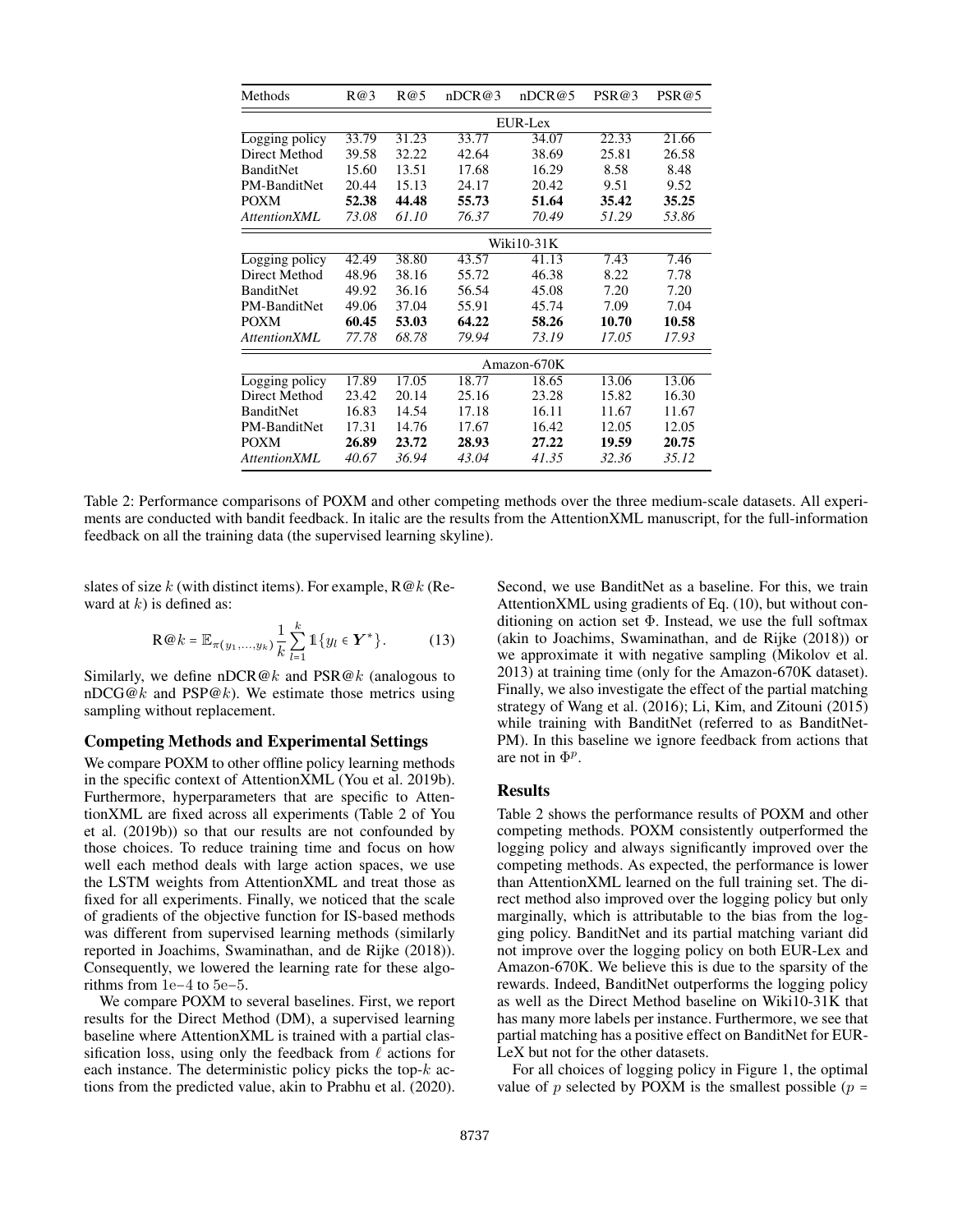

Figure 2: Data-driven selection of p on the EUR-LeX dataset. Left: logging policy statistics for three randomization scenarios (A, B, C, described in appendix). Middle: R@5 performance for each POXM variant and each logging policy. Right: SNIS estimates used for selection of p in POXM.

10). Therefore, we investigated how the algorithm behaved with more stochastic policies on the EUR-LeX dataset. For this, we injected Gumbel noise into the label probabilities (details in the appendix) and analyzed the performance of POXM for logging policies with  $p \in \{10, 20, 50\}$ . We provide summary statistics for the three logging policies and report the results of POXM in Figure 2. We see that each logging policy has a best performing value of  $p$  (middle) that is aligned with the summary statistics of the logging policy (left) as well as the normalized importance sampling (SNIS) policy value estimate (right). This shows that POXM keeps improving over the logging policy for more stochastic policies and that SNIS is a reasonable procedure for selecting the parameter p.

### **Discussion**

We have presented POXM: a scalable algorithmic framework for learning XMC classifiers from bandit feedback. On real-world datasets, we have shown that POXM is systematically able to improve over the logging policy. This is not the case for the current state-of-the-art method, BanditNet. The latter does not always improve over the logging policy, which may be attributable to propensity overfitting.

All public datasets for eXtreme multi-label classification present the problem of imbalanced label distribution. Indeed, certain important labels (commonly referred to as *tail labels*), with more descriptive power, might be rarely used because of biases inherent to the data collection process. Although we do not provide a specific treatment of tail labels in this manuscript, we proposed in the appendix a simple extension of POXM (named wPOXM) based on Jain, Prabhu, and Varma (2016) to address this problem. Briefly, we extended the traditional data generating process for BLBF to treat the labels as noisy, and assumed that our observation scheme is biased towards the head labels. This leads to a slight modification of the sIS estimator and the POXM procedure to include the label propensity scores. wPOXM significantly improved over POXM for all propensity-weighted metrics, with 4.77% improvement of the PSR@3 metric. We leave more refined analyses for future work.

An important point in the XMC literature is computational efficiency. In this study, we used a machine with 8 GPUs Tesla K80 to run our experiments. This is mainly because our implementation relies on AttentionXML, itself implemented in PyTorch. The runtime of POXM on each dataset ranges from less than one hour for EUR-LeX to less than three hours for Amazon-670K. An important aspect of POXM's implementation is the reduced softmax computation. We verified this on the Amazon-670K dataset in which we tracked the runtime for growing size of the parameter p. For less than  $p \le 100$  actions, POXM took around 3s to backpropagate through 1,000 samples. However, this runtime was multiplied by ten for  $p=10,000$  (25s) and we could not run POXM for  $p \ge 20,000$  because of an out-of-memory error. An interesting research direction would be to apply this framework to other XMC algorithms.

A performance gap remains between POXM and the skyline performance from the supervised method AttentionXML. It is possible that alternative parameterizations of the policy  $\pi$  may further improve performance; for example, using a probabilistic latent tree for policy gradients as in Chen et al.  $(2019a)$  or using the Gumbel-Top- $k$ trick (Kool, van Hoof, and Welling 2020a). Furthermore, doubly robust estimators (Dudik, Langford, and Li 2011; Su et al. 2019; Wang et al. 2019) may further help in incorporating prior knowledge about the reward function.

## Acknowledgements

We acknowledge Kush Batia, Lerrel Pinto, Adam Stooke, Sujay Sanghavi, Hsiang-Fu Yu, Arya Mazumdar and Rajat Sen for helpful conversations.

#### References

Achiam, J.; Held, D.; Tamar, A.; and Abbeel, P. 2017. Constrained Policy Optimization. In *International Conference on Machine Learning*.

Agrawal, R.; Gupta, A.; Prabhu, Y.; and Varma, M. 2013. Multi-label learning with millions of labels: Recommending advertiser bid phrases for web pages. In *International World Wide Web Conference*.

Atan, O.; Zame, W. R.; and Mihaela Van Der Schaar. 2018. Counterfactual Policy Optimization Using Domain-Adversarial Neural Networks. In *ICML CausalML Workshop*.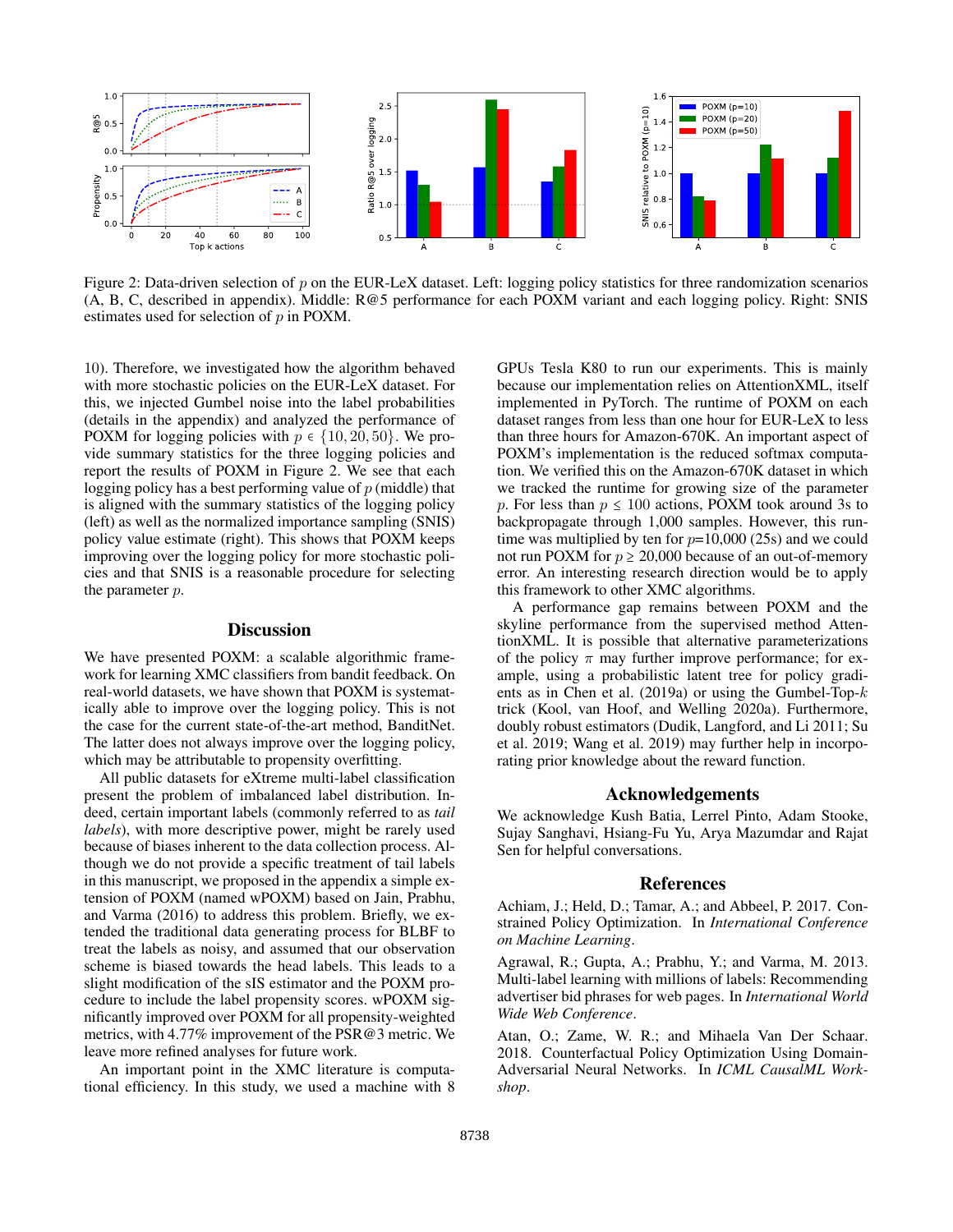Babbar, R.; and Schölkopf, B. 2017. Dismec: Distributed sparse machines for extreme multi-label classification. In *International Conference on Web Search and Data Mining*.

Babbar, R.; and Schölkopf, B. 2019. Data scarcity, robustness and extreme multi-label classification. *Machine Learning* .

Bai, X.; Guan, J.; and Wang, H. 2019. A Model-Based Reinforcement Learning with Adversarial Training for Online Recommendation. In *Advances in Neural Information Processing Systems*.

Bhatia, K.; Dahiya, K.; Jain, H.; Mittal, A.; Prabhu, Y.; and Varma, M. 2016. The extreme classification repository: Multi-label datasets and code. URL http://manikvarma.org/ downloads/XC/XMLRepository.html.

Bhatia, K.; Jain, H.; Kar, P.; Varma, M.; and Jain, P. 2015. Sparse local embeddings for extreme multi-label classification. In *Advances in Neural Information Processing Systems*.

Casella, G.; and Robert, C. P. 1996. Rao-Blackwellisation of sampling schemes. *Biometrika* .

Chang, W.-C.; Yu, H.-F.; Zhong, K.; Yang, Y.; and Dhillon, I. 2019. X-BERT: eXtreme Multi-label Text Classification with using Bidirectional Encoder Representations from Transformers. *arXiv* .

Chen, H.; Dai, X.; Cai, H.; Zhang, W.; Wang, X.; Tang, R.; Zhang, Y.; and Yu, Y. 2019a. Large-scale interactive recommendation with tree-structured policy gradient. In *AAAI Conference on Artificial Intelligence*.

Chen, M.; Beutel, A.; Covington, P.; Jain, S.; Belletti, F.; and Chi, E. H. 2019b. Top-k off-policy correction for a REIN-FORCE recommender system. In *International Conference on Web Search and Data Mining*.

Chen, X.; Li, S.; Li, H.; Jiang, S.; Qi, Y.; and Song, L. 2019c. Generative Adversarial User Model for Reinforcement Learning Based Recommendation System. In *International Conference on Machine Learning*.

Degris, T.; White, M.; and Sutton, R. S. 2012. Off-policy actor-critic. In *International Conference on Machine Learning*.

Dudik, M.; Langford, J.; and Li, L. 2011. Doubly Robust Policy Evaluation and Learning. In *International Conference on Machine Learning*.

Gentile, C.; and Orabona, F. 2014. On multilabel classification and ranking with bandit feedback. *The Journal of Machine Learning Research* .

Guo, C.; Mousavi, A.; Wu, X.; Holtmann-Rice, D.; Kale, S.; Reddi, S.; and Kumar, S. 2019. Breaking the Glass Ceiling for Embedding-Based Classifiers for Large Output Spaces. In *Advances in Neural Information Processing Systems*.

Jain, H.; Prabhu, Y.; and Varma, M. 2016. Extreme multilabel loss functions for recommendation, tagging, ranking & other missing label applications. In *International Conference on Knowledge Discovery and Data Mining*.

Jasinska, K.; Dembczynski, K.; Busa-Fekete, R.; Pfannschmidt, K.; Klerx, T.; and Hullermeier, E. 2016. Extreme F-measure maximization using sparse probability estimates. In *International Conference on Machine Learning*.

Joachims, T.; Swaminathan, A.; and de Rijke, M. 2018. Deep Learning with Logged Bandit Feedback. In *International Conference on Learning Representations*.

Joachims, T.; Swaminathan, A.; and Schnabel, T. 2017. Unbiased learning-to-rank with biased feedback. In *International Conference on Web Search and Data Mining*.

Johansson, F.; Shalit, U.; and Sontag, D. 2016. Learning Representations for Counterfactual Inference. In *International Conference on Machine Learning*.

Khandagale, S.; Xiao, H.; and Babbar, R. 2020. Bonsaidiverse and shallow trees for extreme multi-label classification. *Machine Learning* .

Kool, W.; van Hoof, H.; and Welling, M. 2020a. Ancestral Gumbel-Top-k Sampling for Sampling Without Replacement. *Journal of Machine Learning Research* .

Kool, W.; van Hoof, H.; and Welling, M. 2020b. Estimating gradients for discrete random variables by sampling without replacement. In *International Conference on Learning Representations*.

Langford, J.; Strehl, A.; and Wortman, J. 2008. Exploration scavenging. In *International Conference on Machine learning*.

Lefortier, D.; Swaminathan, A.; Gu, X.; Joachims, T.; and de Rijke, M. 2016. Large-scale Validation of Counterfactual Learning Methods: A Test-Bed. In *What If workshop: NeurIPS*.

Li, L.; Kim, J. Y.; and Zitouni, I. 2015. Toward predicting the outcome of an A/B experiment for search relevance. In *International Conference on Web Search and Data Mining*.

Li, S.; Abbasi-Yadkori, Y.; Kveton, B.; Muthukrishnan, S.; Vinay, V.; and Wen, Z. 2018. Offline evaluation of ranking policies with click models. In *International Conference on Knowledge Discovery and Data Mining*.

Liu, J.; Chang, W.-C.; Wu, Y.; and Yang, Y. 2017. Deep learning for extreme multi-label text classification. In *International Conference on Research and Development in Information Retrieval*.

Lopez, R.; Li, C.; Yan, X.; Xiong, J.; Jordan, M.; Qi, Y.; and Song, L. 2020. Cost-Effective Incentive Allocation via Structured Counterfactual Inference. In *AAAI Conference in Artificial Intelligence*.

McAuley, J.; and Leskovec, J. 2013. Hidden factors and hidden topics: understanding rating dimensions with review text. In *International Conference on Recommender Systems*.

Mencia, E. L.; and Fürnkranz, J. 2008. Efficient pairwise multilabel classification for large-scale problems in the legal domain. In *Joint European Conference on Machine Learning and Knowledge Discovery in Databases*.